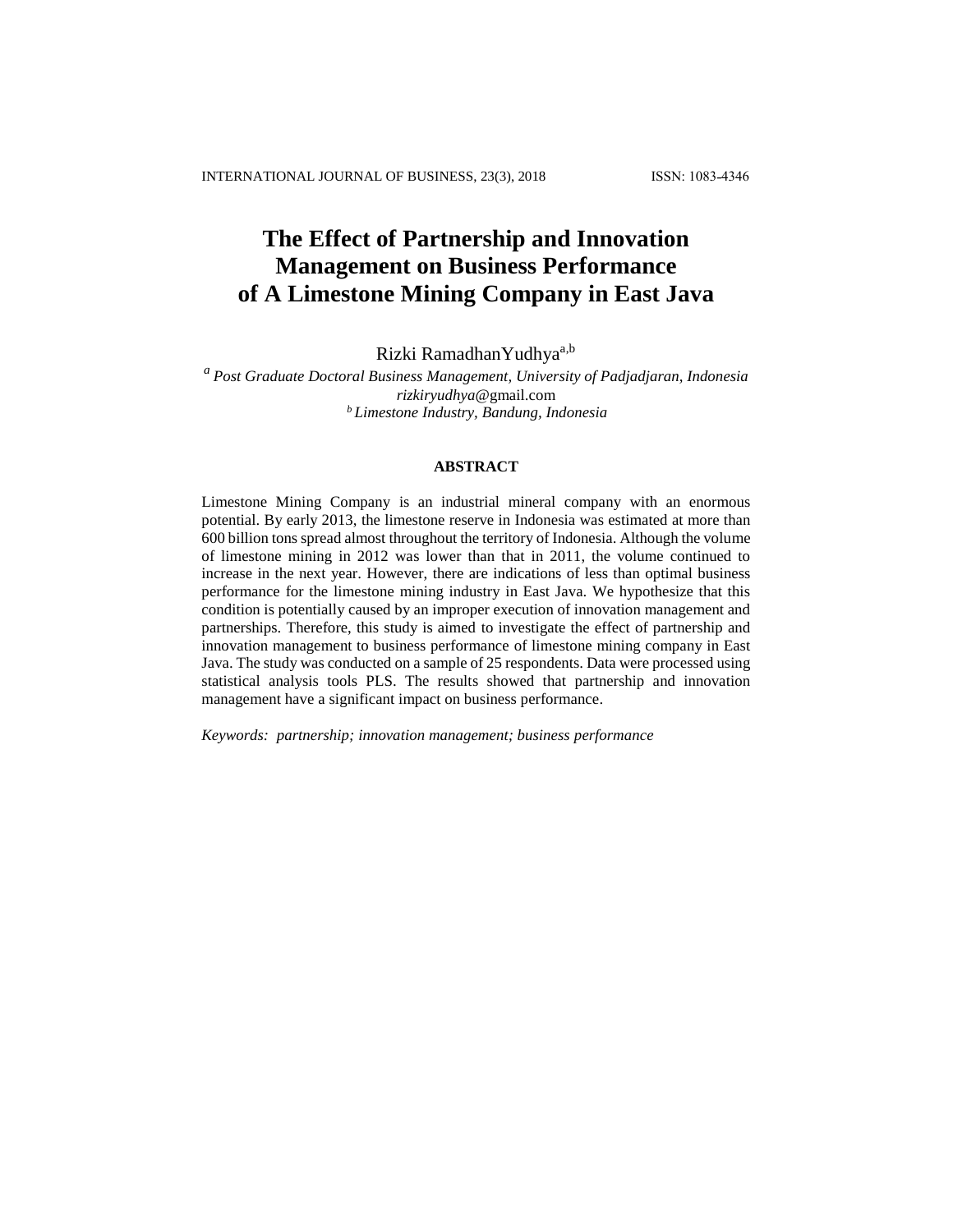262 Yudhya

### **I. INTRODUCTION**

#### **A. Research Background**

The demand for limestone and its derivatives both inside and outside the industrial sector continues to grow. In addition, the potential of limestone mining industry opens up new opportunities for the growth and rise of new producers.

Limestone can be used for various purposes, namely: building blocks, building materials, road stabilizers, agriculture (calcification), ceramic materials, glass industry, industrial silica brick, cement industry, the manufacture of carbide, smelting and refining of steel, bleacher in the industry paper, pulp, and rubber, manufacture of soda ash, water puryfying, precipitation non-ferrous metal ores, and the sugar industry.

Despite this growing demand, the capacity of limestone mining volumes decreased in 2012 compared to 2011. The volume increased again in 2013 and 2014, but the increase was not significant. If we measure the performance of the business through growth (Vanderstraeten and Matthyssens, 2010), this condition indicated a less optimal business performance of limestone mining industry.

One of the potential causes for this lacklustre performance of the limestone mining industry is the lack of innovation and innovation management. Currently, limestone mining firms in Indonesia are known for low levels of innovation management in their processing systems, modern technological equipment and customer service systems. As in the words of Tidd and Bessant (2009, p.3) "Innovation is driven by the ability to see connections, to spot opportunities and to take advantage of them", this lack of innovation may be partially driven by a less than optimal execution of partnerships with relevant partners. Cravens (2013) described the partnership as an effort to cooperate with stakeholders, where strategic alliances are used by many companies that compete worldwide. Partnerships may include the vertical relationships with suppliers and customers, as well as horizontal relationships consisting of lateral and internal partnerships. Meanwhile, employers in the limestone mining industry in East Java still have limitations in partnerships with their customers and suppliers associated to the production process, as well with lateral actors such as government agencies, banks, and others.

Based on the above reasoning, this study aims to investigate the impact of partnership and innovationmanagement to business performance of limestone mining company in East Java.

#### **B. Literature Review**

As this study is concerned with the impact of partnership and innovation management to business performance, it is important to review prior work regarding our key variables in the business literature.

Various measures have been used as proxies to business performance in different studies. Bonca and Tajnikar (2010) measure business performance based on performance indicator standard in ratio (such as ROA and ROE), or indicators in absolute value (such as cost and revenue). Conversely, Matic (2012) developed a model of business performance measurement covering financial and non financial performance.

Prior literature on innovation and innovation management has documented a body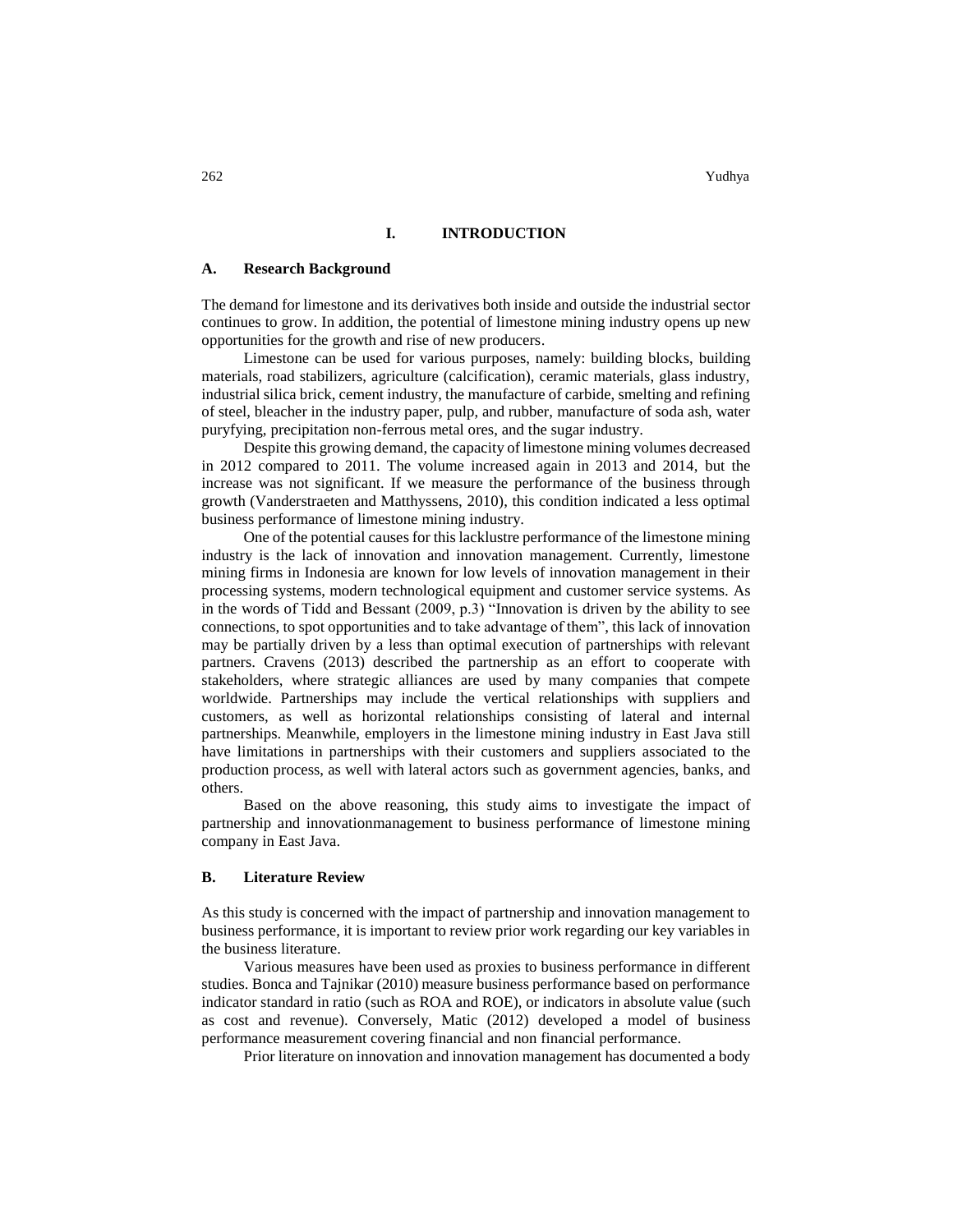of work supporting the positive impact of innovation management to firm performance. Hilman and Kaliappen (2014) found that innovation affects performance. Then, Diaz-Fernandez, Bornay-Barrachina, and Lopez-Cabrales (2015) show a positive and strong linkage between innovation and performance. Vlasceanu (2013, p. 780) suggests that innovation management responds to challenges of a dynamic environment through the ability of managers in selecting a creative workforce, encouraging creative behavior and fostering a climate that supports innovation and creativity. Tidd and Bessant (2009) suggest 4 dimensions (4P) of innovation management includesproduct innovation, process innovation, position innovation, and paradigm innovation.

In addition, the relationship between partnerships with different actors in the value chain towards performance is also well documented.The aims of partnership as argued by Wheelen et al. (2015) is to create a competitive advantage in an industry by cooperate with other companies. Cravens (2013) classified partnership as including vertical relationships withsuppliers and customers, and horizontal relationships with lateral and internal parties. Qrunfleh and Tarafdar (2013) found an impact of strategics supplier and supply chain responsiveness oncompany performance. Meanwhile, Ogbadu and Usman (2012) have shown a direct effect of customer relationship management on profitability.

Based on these prior body of work, this study expects to find a positive impact of both innovation management and partnerships towards performance.

### **C. Research Objective**

Based on the above explanation, this study aims to examine the effect of partnership and innovation management on business performance oflimestone mining industry in East Java.

#### **II. METHODOLOGY**

This study uses a quantitative approach, which is a design of study through empirical study to collect, analyze, and display data in numeric form and try to perform an accurate measurement of something. According to Cooper and Schindler (2006, p. 229), "Quantitative research is explaining phenomena by collecting numerical analysed using the data that are mathematically based methods".

The unit of analysis in this study is the companies belonging to the limestone mining industry in East Java. This study uses a cross section data set,meaning that the information or data is collected empirically at one particular time (Sekaran, 2010). The population is a combination of all the elements that have a series of similar characteristics (Malhotra, 2010, p. 371).

Questionnaires were sent to the directors of 30 limestone mining companies in East Java. These 30 companies comprise the whole population of licensed limestone mining companies in East Java. While non-licensed limestone mining companies coexist with the licensed companies, the mechanism driving their performance may differ systematically from licensed companies, thus they are excluded from the sample. From the 30 questionnaires, we have a response rate of 82%, resulting in 25 usable questionnaire data. This response rate is higher than average considering the director level of the respondent.

Consistent with prior literature, performance is measured using market share and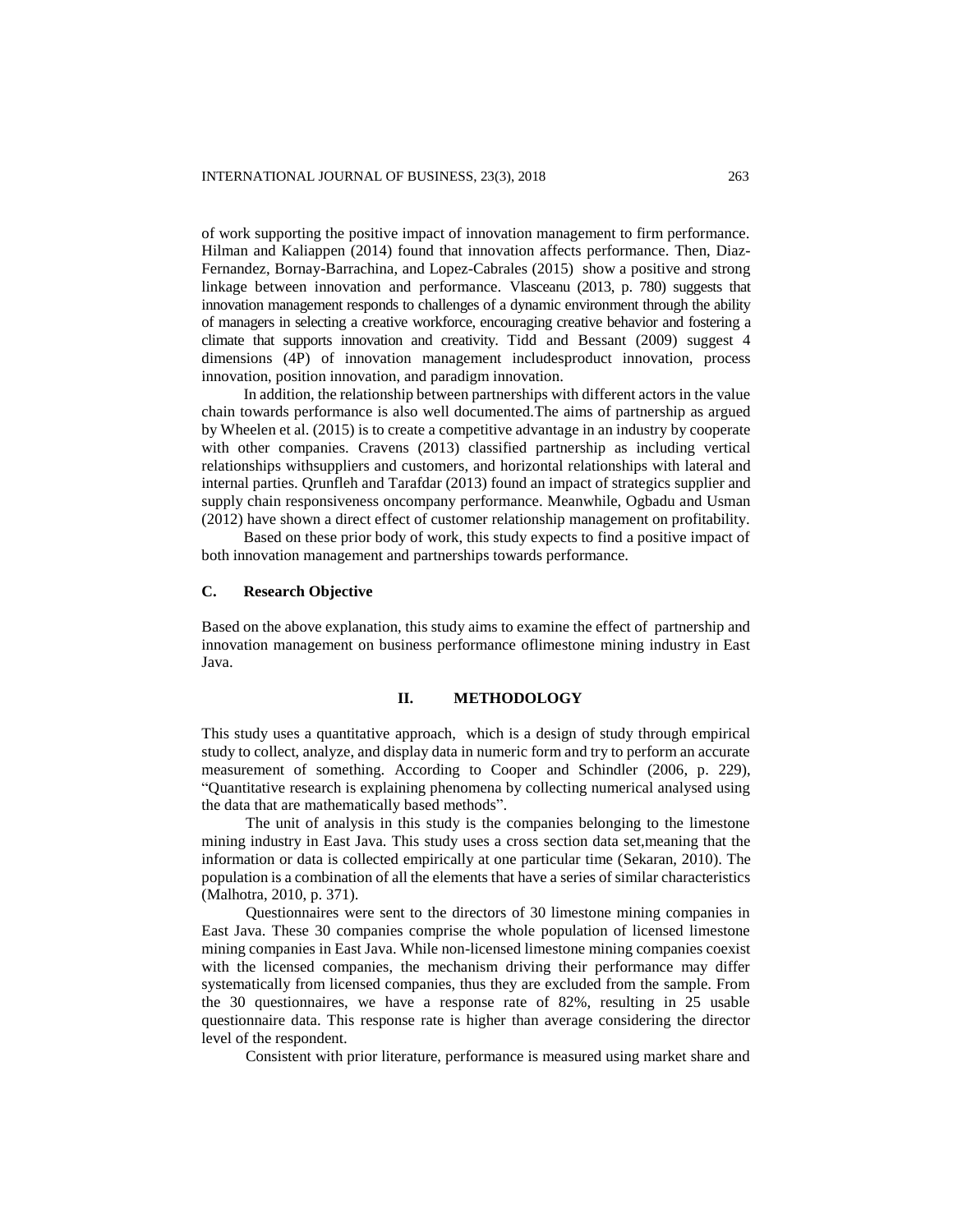profitability. Similarly, innovation management is measured as process and product innovation management (Tidd and Bessant, 2009), while partnership is measured by supplier, customer, lateral, and internal partnerships (Cravens, 2013).

## **III. RESULT AND DISCUSSION**

### **A. Goodness of Fit**

This section will discuss the result of hypothesis testing by using Partial Least Square (PLS). The analysis of structural model(inner model) shows the relationship between latent variables. The inner model is evaluated by using the value of  $\mathbb{R}^2$  on endogenous constructs and prediction relevance  $(Q^2)$ , also known as Stone-Geisser's, which is used to know the capability of prediction with blindfolding procedure. If the result has value more than 0.02, it means small;  $> 0.15$  medium, and  $> 0.35$  large.

|                                                   |                | Table 1            |                          |                |
|---------------------------------------------------|----------------|--------------------|--------------------------|----------------|
| Test of outer and inner models                    |                |                    |                          |                |
| Variable                                          | $\mathbb{R}^2$ | Cronbachs<br>Alpha | Composite<br>Reliability | $\mathrm{O}^2$ |
| <b>Business Performance</b>                       | 0.742          | 0.526              | 0.754                    | 0.538          |
| Partnership                                       |                | 0.845              | 0.881                    | 0.449          |
| <b>Innovation Management</b>                      |                | 0.744              | 0.824                    | 0.398          |
| $C_{\text{out}}$ $C_{\text{max}}$ $D$ $C$ $D$ $D$ |                |                    |                          |                |

**Table 1** 

Source: Smart PLS 2.0

Referring to Chin (1998), the threshold values for  $R^2$  of 0.67, 0.33 and 0.19 indicates strong, medium and weak explanatory power respectively. Similarly, the values for  $Q^2$  of 0.02, 0.15 and 0.35 indicate minor, medium and large prediction relevance respectively. The above table show the value of  $\mathbb{R}^2$  of Business Performanceas an endogenous variable in a criteria above strong ( $> 0.6$ ), and the value of  $Q^2$  in a large criteria, so it can be concluded that the research model is supported by the empirical condition or the model has a good fit.

#### **1. Measurement model (outer model)**

Analysis of the measurement model (outer model) shows indicators-dimensions as with each latent variable. It is used as validity and reliability test to measure latent variables and indicators in measuring dimension that areconstruct. The Cronbachs Alpha value is used as the indicator of reliability. A Cronbachs Alpha larger than 0.70 (Nunnaly, 1994) shows that the dimensions and indicators as reliable in measuring variables. Table 2 shows the result of the measurement model for each dimension on indicators. As shown, the composite reliability and Cronbachs Alpha of most variables are larger than or close to 0.70, showing that variables in the model estimated fulfil the criteria of discriminant validity. From these results, it can be concluded that variables fulfil the reliability criteria.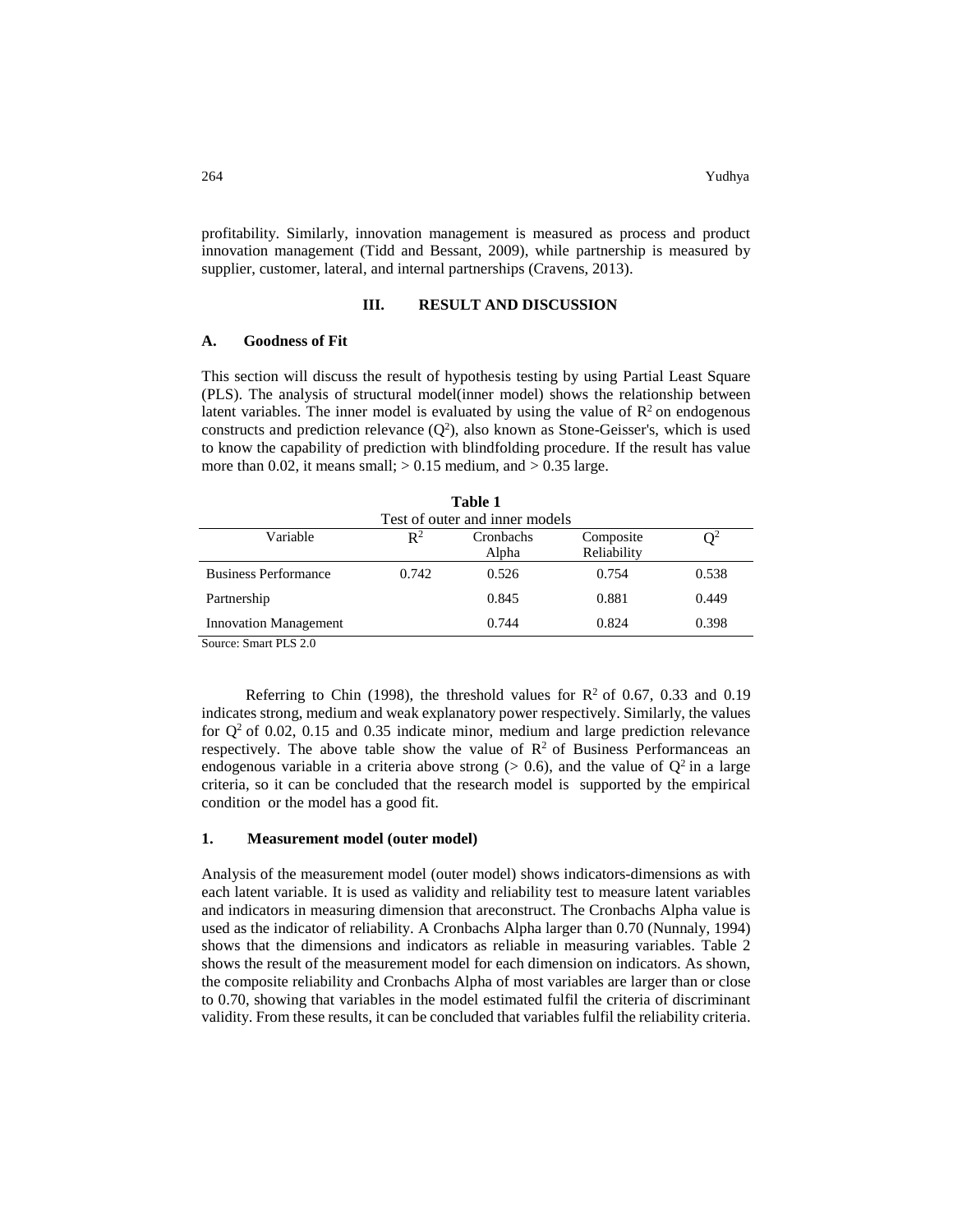| Variable-Dimension               | Louding factor of fatent variable dimension mercator<br><b>Indicator-Dimension</b> | λ     | t-value                |
|----------------------------------|------------------------------------------------------------------------------------|-------|------------------------|
| Partnership -> Internal          |                                                                                    | 0.917 | 37.830*                |
|                                  | $X11 \leftarrow$ Internal                                                          | 0.718 | $7.257*$               |
|                                  | $X12 \leftarrow$ Internal                                                          | 0.770 | 20.820*                |
| Partnership -> Supplier          |                                                                                    | 0.920 | 65.467*                |
|                                  | $X21 <$ - Supplier                                                                 | 0.869 | $26.128*$              |
|                                  | $X22 <$ - Supplier                                                                 | 0.733 | 13.250*                |
|                                  | $X23 <$ - Supplier                                                                 | 0.811 | $16.197*$              |
| Partnership -> Customer          |                                                                                    | 0.642 | $7.818*$               |
|                                  | $X31 <$ - Customer                                                                 | 0.633 | $6.3\overline{10}^{*}$ |
|                                  | $X32 <$ - Customer                                                                 | 0.949 | 49.083*                |
| Partnership -> Lateral           |                                                                                    | 0.900 | 34.512*                |
|                                  | $X41 <$ - Lateral                                                                  | 0.852 | $24.100*$              |
|                                  | $X42 <$ -Lateral                                                                   | 0.568 | $5.981*$               |
|                                  | $X43 <$ - Lateral                                                                  | 0.738 | 12.405*                |
| Innovation Management -> Product |                                                                                    | 0.842 | 33.304*                |
|                                  | $X51 <$ - Product                                                                  | 0.835 | 21.852*                |
|                                  | $X52 \leftarrow$ Product                                                           | 0.802 | 23.129*                |
| Innovation Management-> Process  |                                                                                    | 0.928 | 48.374*                |
|                                  | X62 < Process                                                                      | 0.622 | $6.148*$               |
|                                  | $X63 \leftarrow Process$                                                           | 0.536 | $6.609*$               |
|                                  | X64 < Process                                                                      | 0.795 | 9.795*                 |
| <b>Business Performance</b>      |                                                                                    |       |                        |
|                                  | Y1 <- Business Performance                                                         | 0.696 | $4.760*$               |
|                                  | Y2 <- Business Performance                                                         | 0.673 | $7.627*$               |
|                                  | Y3 <- Business Performance                                                         | 0.762 | 17.754*                |

| Table 2                                               |
|-------------------------------------------------------|
| Loading factor of latent variable-dimension-indicator |

\*valid for  $\alpha=0.05$ 

The result of the measurement model of dimensions by its indicators also shows that the indicators are valid with the value of t<2.07 (t table at  $\alpha$  = 0.05). The result of the measurement model of latent variables on their dimensions shows to what extent the validity of dimensions in measuring latent variables. Figure 1 shows the complete path diagram.

# **2. Structural model**

Based on the research framework, the following structural model is :

$$
Y=0.295X1+\ 0.617X2+\zeta_1
$$

where  $Y = B$ usiness Performance;  $X1 =$  Partnership;  $X2 =$  Innovation Management; and  $\zeta$ i =Residual.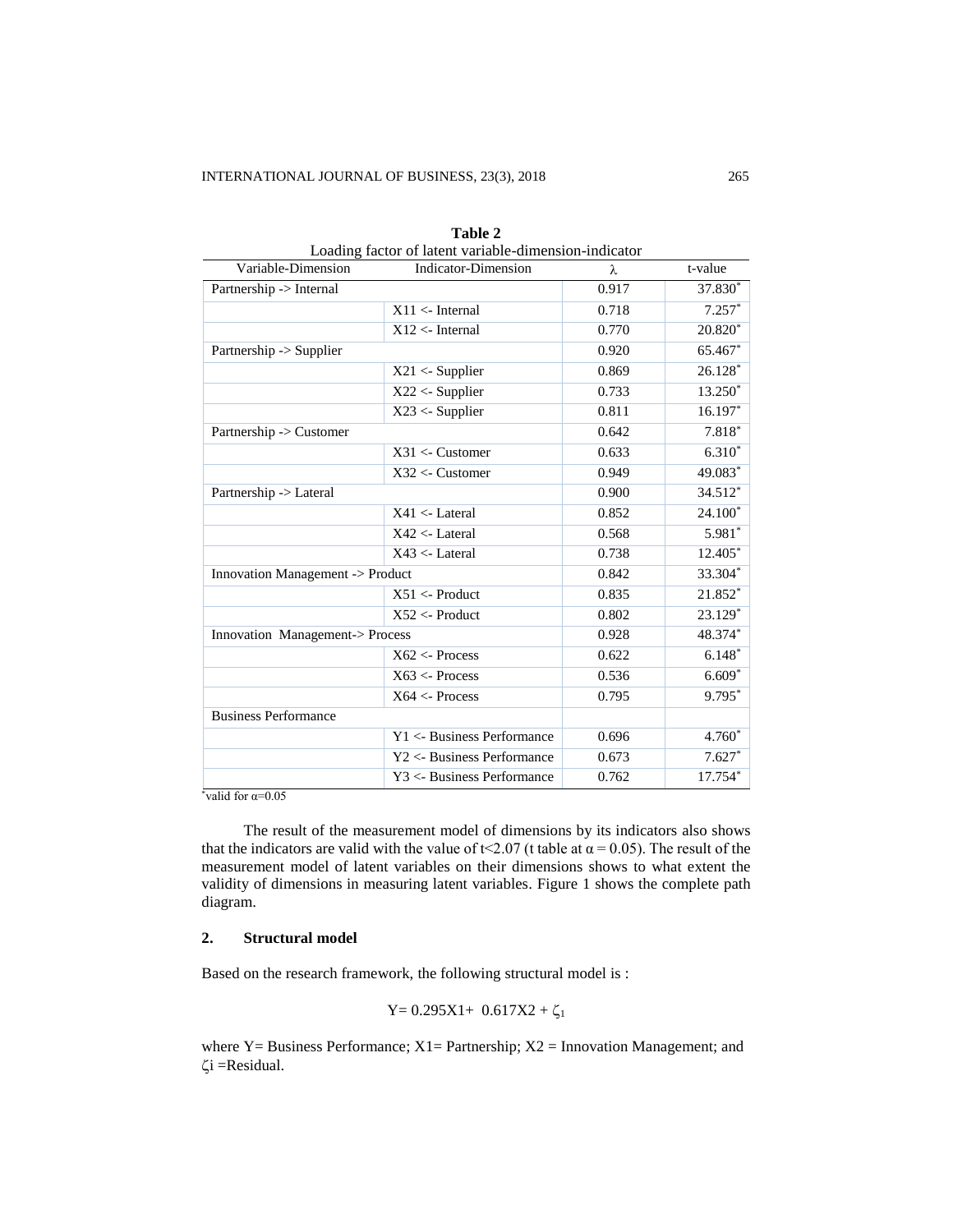266 Yudhya Nashrida a ta ƙasar ƙasar ƙasar ƙasar Ingila. Yudhya masu ƙasar ƙasar ƙasar ƙasar ƙasar ƙasar ƙasa



**Figure 1** Complete path diagram of the research model

## **B. Hypothesis Testing Result**

The effect of Partnership and Innovation Management on Business Performance is presented in Tables 3 and 4, respectively, which shows the result of simultaneous and partial testing of the hypothesis, respectively.

# **1. Simultaneous hypothesis testing**

| Table 3                                       |       |           |            |
|-----------------------------------------------|-------|-----------|------------|
| Simultaneous testing of the hypothesis        |       |           |            |
| <b>Hypothesis</b>                             | $R^2$ |           | Conclusion |
| Partnership and Innovation                    | 0.743 | $32.223*$ | Hypothesis |
| $Management \rightarrow Business Performance$ |       |           | accepted   |
|                                               |       |           |            |

\*significant at  $\alpha$ =0.05 (F table =3.44)

Based on the table, it is known that within the degree of confidence of 95%  $(\alpha=0.05)$ , there is a simultaneous positive effect of Partnershipand Innovation Management to Business Performance, which explains 74.3% of the variance, whilethe rest of the variance of 25.7% is affected by other factors not examined in this study.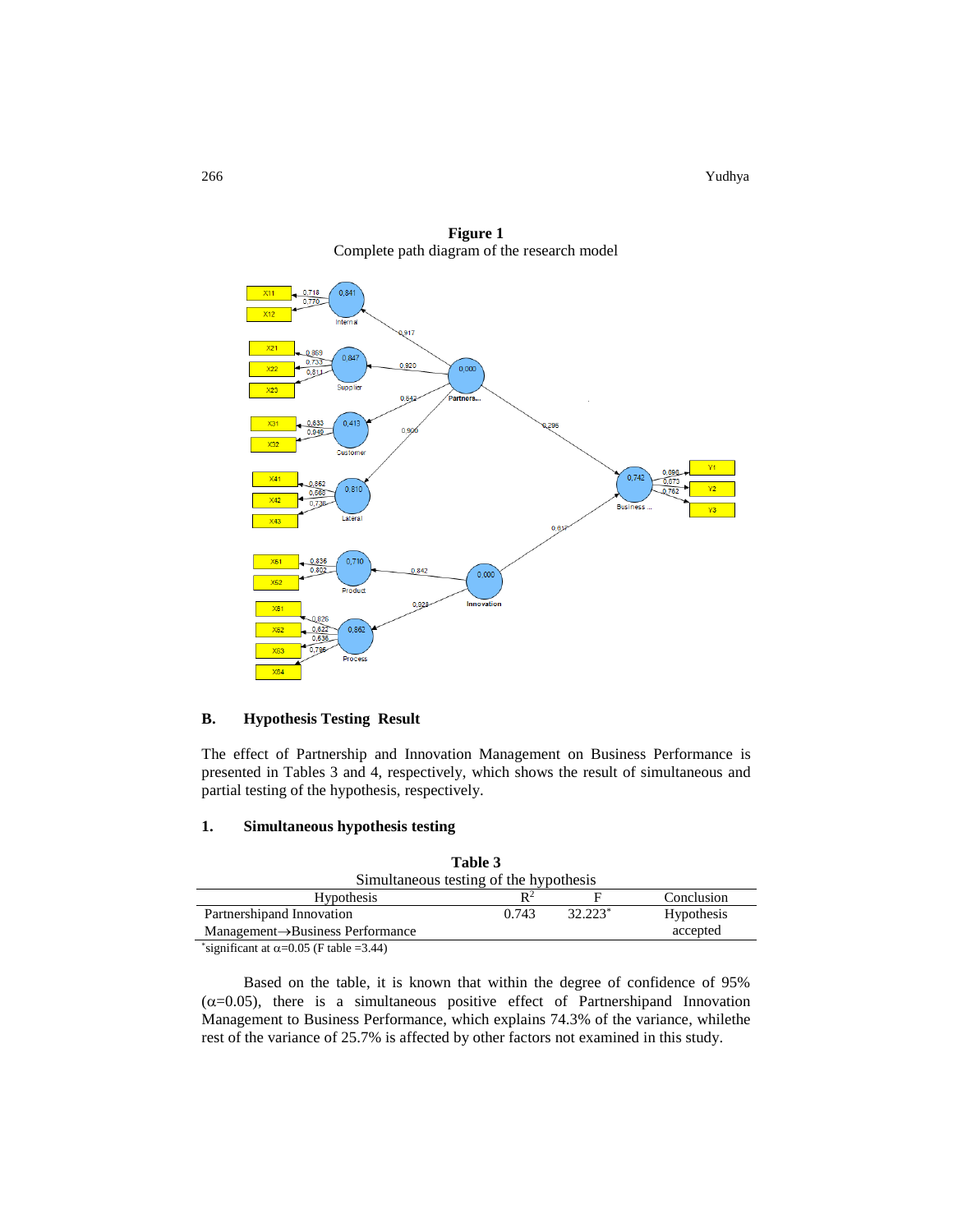| Partial testing of the hypothesis                                     |       |          |       |                     |
|-----------------------------------------------------------------------|-------|----------|-------|---------------------|
| <b>Hypothesis</b>                                                     |       |          | R2    | Conclusion          |
| $Partnership \rightarrow Business$<br>Performance                     | 0.295 | $2.377*$ | 0.225 | Hypothesis accepted |
| Innovation<br>$Management \rightarrow$<br><b>Business Performance</b> | 0.617 | 5.853*   | 0.518 | Hypothesis accepted |

**Table 4**

# **2. Partial hypothesis testing**

\*significant at  $\alpha$ =0.05 (t table =2.03)

Table 4 shows that Partnershipand Innovation Management partially and significantly affect Business Performance, in which Innovation Management has a greater influence (51.8%) when compared to partnership (22.5%).

## **C. Research Finding**

The finding shows that partnership and innovation management have significant impact on business performance of limestone mining industry in East Java. Specifically, innovation managementenhances the business performance of limestone mining industry in East Java. Process innovation management has a greater role in improving the performance of business when compared to product innovation management.



In spite of its role is comparatively smaller, the development of innovation management should also be supported by the development of partnership in enhancing business performance. The finding shows that supplier partnership is more dominant in affecting performance when compared to internal, lateral and customer partnerships.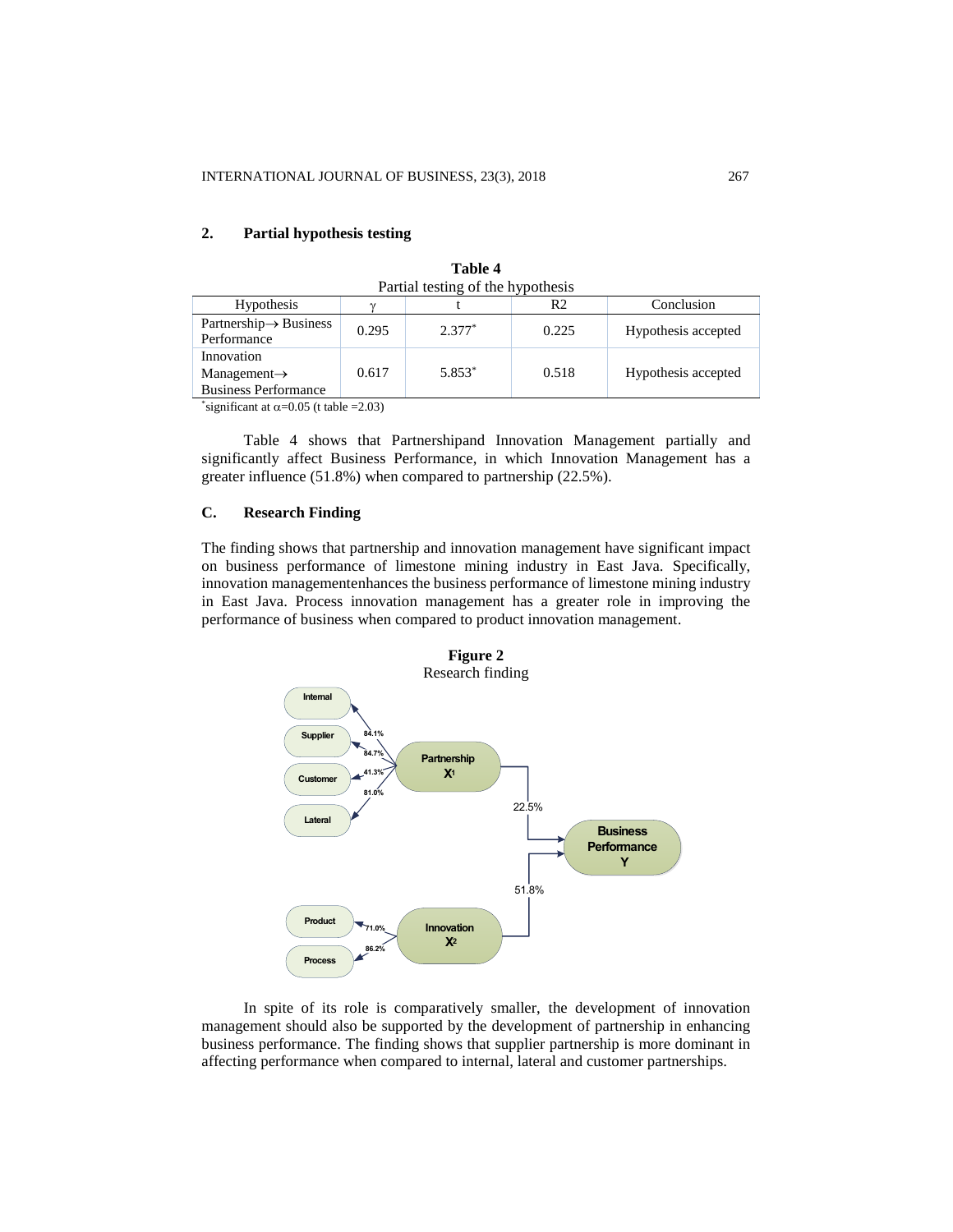#### **IV. CONCLUSIONS AND RECOMMENDATION**

In this study, we empirically demonstrate that partnerships and innovation management have a positive effect on the business performance of limestone mining industry in East Java. Specifically, innovation management has a greater effect than partnership in enhancing business performance.

The finding of the study can potentially be implemented by the limestone mining industry in East Java in enhancing business performance, specifically by making improvements in its innovation management and partnership capabilities. It is hoped that the findings can contribute in developing a framework in conducting a related study about business performance of limestone mining industry.

Having said that this study has several limitations that may serve as avenues for future study. Firstly, the study only comprises a single industry in a single location. Further, this study has a limitation in the number of respondents, only 25. It is hopeful that the next study can examine the influence of partnership and innovation management on business performance of the limestone mining industry by taking larger samples from all over Indonesia and can replicate this study on multiple contexts to gain a larger sample size and test for generalizability of my theory.

## **REFERENCES**

- Bonca, P.D., and M. Tajnikar, 2010, "Using the Business Process Model of A Hospital to Implement Organisational and Management Changes to Increase Its Business Performance and Efficiency." Paper presented at *the Fifth International Conference of The School of Economics and Business in Sarajevo* (Ices2010). Proceedings:1ct,2ct,3ct,4ct,5ct,6ct,7ct,8ct,9ct,10ct,11ct.Sarajevo: University Of Sarajevo, School of Economics And Business*.*
- Chin, W.W., 1998, "The Partial Least Square Approach for Structural Equation Modelling," in Marcoulides, G.A (Ed). *Modern Method for Business Research*. Mahwah, NJ.
- Cooper, R.D., and P.S. Schindler, 2006, *Business Research Methods. 9th edition.* McGraw-Hill International Edition.
- Cravens, D.W., and N.F Piercy, 2013, "Strategic Marketing*.*" *10th Edition.* New York: McGraw-Hill*.*
- Diaz-Fernandez, M., M. Bornay-Barrachina, and A. Lopez-Cabrales, 2013, "Innovation and Firm Performance: The Role of Human Resource Management Practices." *Evidence - Based HRM,* 3(1), 64-80.
- Kaliappen, N., and H. Hilman, 2014, "Does Service Innovation Act as A Mediator in Differentiation Strategy and Organizational Performance Nexus? An Empirical Study." *Asian Social Science,* 10(11), 123-131.
- Malhotra, N.K., 2010, *Marketing Research: An Applied Orientation*. Sixth Edition Pearson Education.
- Matic, I., 2012, "Measuring the Effects of Learning on Business Performances: Proposed Performance Measurement Model."*Journal of American Academy of Business, Cambridge,* 18(1), 278-284.

Nunnaly, J.C., and I.H. Bernstein, 1994, *Psychometric Theory*. McGraw-Hill*.*

Ogbadu, E.E., and A. Usman, 2012, "Imperatives of Customer Relationship Management